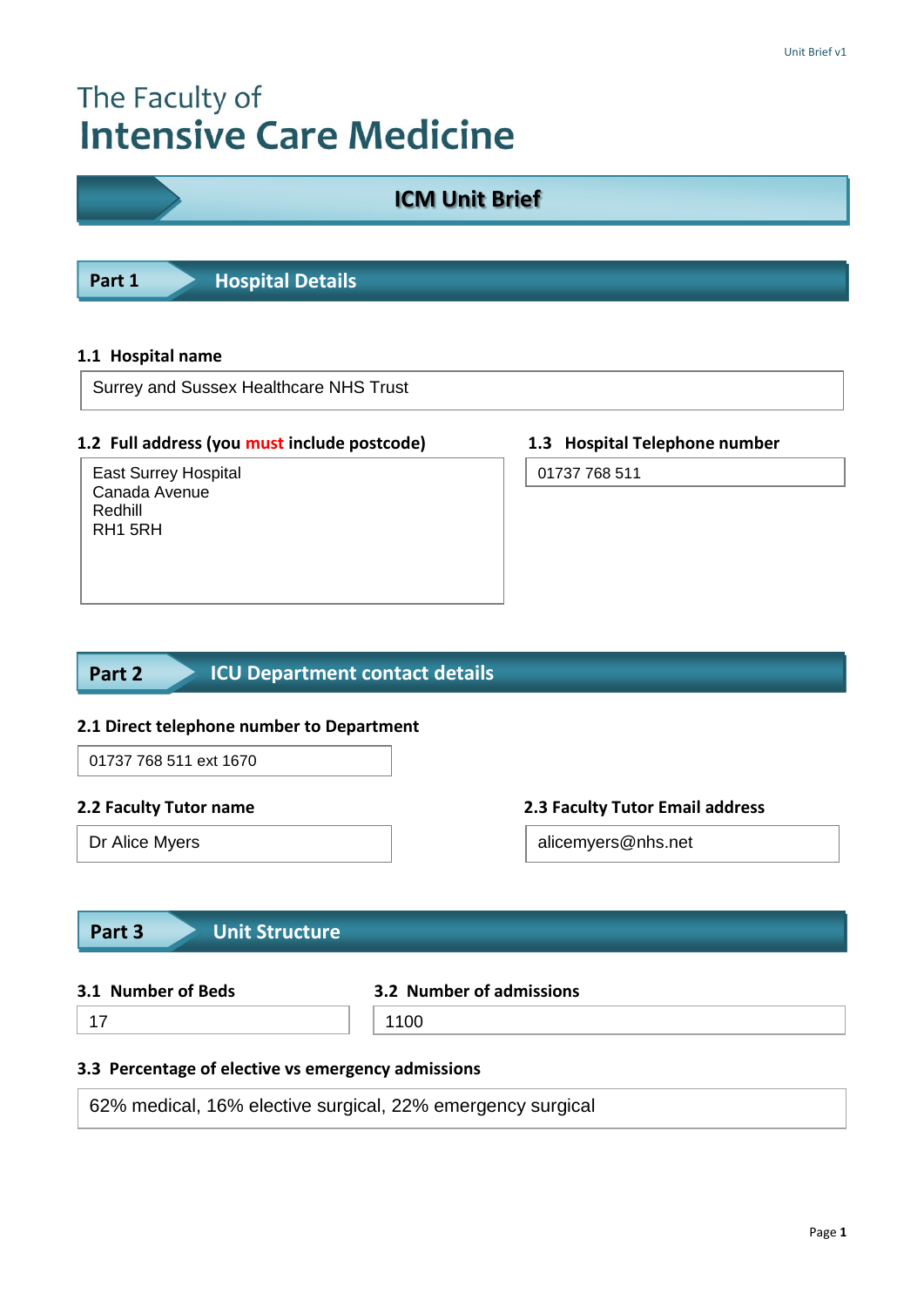#### **3.4 Overview of case mix within the unit**

East Surrey hospital has a 17 bed mixed medical and surgical adult intensive care unit. There are 1100 admissions to the unit every year with a large proportion of acutely unwell medical patients. Approximately 36% of patients are mechanically ventilated, more than 30% require renal replacement therapy, and over 40% are admitted with sepsis. Elective admissions mainly derive from major colorectal surgery for cancer or inflammatory bowel disease, and complex ENT surgery.

East Surrey Hospital has a large catchment area, including Gatwick airport and a portion of the M25, looking after a population of approximately 720,000. The hospital has a busy Emergency Department resulting in a large number of unplanned admissions to critical care, both medical and surgical. A substantial number of overseas patients, and patients from outside our catchment area, are frequently brought by ambulance from Gatwick airport. This contributes to the wide range of acute medical pathologies dealt with by our critical care department each year.

The critical care unit was extremely busy during the Covid-19 pandemic and surge capacity was up to 35 level three beds. ICNARC data placed our unit amongst the top 12 comparator units nationally during the first wave (Standardised Mortality Ratio 0.55).

There are twice weekly multidisciplinary team meetings and alternate day microbiology ward rounds. We have monthly senior staff meetings, frequent M&M meetings and regular joint anaesthetic-ICM clinical governance meetings. The service is part of the Surrey Wide Critical Care Network and takes an active part in its activities. The critical care service is supported by 9 ICM consultants, over 70 nursing staff, ICNARC audit nurses and 16 junior doctors.

Our critical care equipment includes Hamilton G5S ventilators, Nikkiso Acquariusphy depart haemofilter machines capable of running renal replacement therapy with heparin and citrate, and several Nasal High Flow Oxygen machines. We are well established in the use of prone positioning and APRV for patients who are difficult to oxygenate. We possess comprehensive ultrasound capabilities with strong links to our ultrasound and echocardiography departments. Our department has a state of the art GE Vivid S70 R2 echocardiography machine with reporting station installed within the ICU, 2 x GE Vivid IQs, and 3 x GE Venue Go's. We assess well over 500 patients a year for haemodynamic status, fluid responsiveness, and valvular pathologies using echocardiography.

We have strong links with St Thomas' Lane Fox REMEO unit, a long term domiciliary ventilation unit and all our consultants hold honorary consultant contracts with St Thomas's hospital to facilitate this. The intensive care unit is in the process of moving to a paperless notes system. As part of this transition, each bedspace has been equipped with an individual computer system.

Critical Care Outreach provides a valuable 24h service 7 days a week. We have a dedicated critical care specialist psychologist, and an ICU follow up clinic is in place for patients to revisit the unit and discuss their stay with consultants and senior nursing staff.

Full support areas for visitors and staff are also available, including a seminar room and an interview room. Our unit has consistently scored highly in Friends and Family surveys.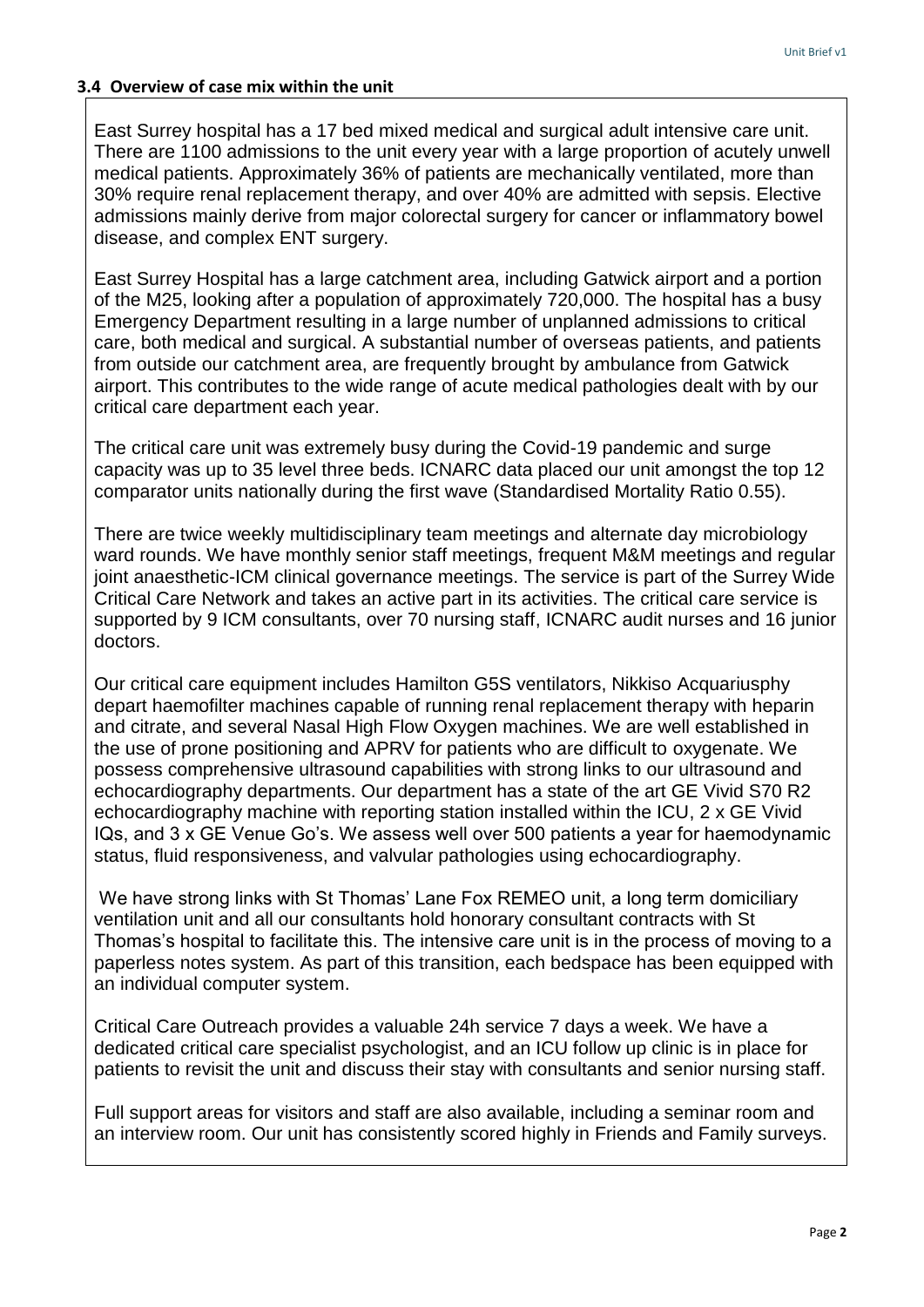#### **3.5 Names of Consultants, roles and areas of interest**

| <b>Name</b>                            | Role (eg clinical lead,<br>consultant)                                        | <b>Areas of Interest</b>                                                                                                                                                                                                                          |
|----------------------------------------|-------------------------------------------------------------------------------|---------------------------------------------------------------------------------------------------------------------------------------------------------------------------------------------------------------------------------------------------|
| <b>DR SYED ALI</b>                     | Intensivist & Anaesthetist                                                    | Appraiser                                                                                                                                                                                                                                         |
| <b>DR MATYAS</b><br><b>ANDORKA</b>     | Intensivist & Anaesthetist                                                    | <b>FUSIC Lung Supervisor</b><br><b>FUSIC Heart Mentor</b>                                                                                                                                                                                         |
| <b>DR RAVI KUMAR</b>                   | <b>Intensivist &amp; Anaesthetist</b>                                         | <b>EDIC Examiner</b>                                                                                                                                                                                                                              |
| <b>DR FIONA LAMB</b>                   | Intensivist & Anaesthetist                                                    | <b>Chair of Resuscitation Committee</b><br><b>FUSIC Heart Mentor</b><br><b>Medical Examiner</b>                                                                                                                                                   |
| <b>DR CLAIRE MEARNS</b>                | Intensivist & Anaesthetist:<br><b>Clinical Lead for Critical</b><br>Care      | <b>Final FRCA Examiner</b><br><b>FUSIC Heart Mentor</b>                                                                                                                                                                                           |
| <b>DR PATRICK</b><br><b>MORGAN</b>     | Intensivist & Anaesthetist                                                    | <b>FFICM</b> examiner<br><b>Organ Donation Lead</b><br><b>Medical Examiner</b>                                                                                                                                                                    |
|                                        | Intensivist & Anaesthetist;                                                   | Lead for FUSIC Heart training<br><b>EDIC Examiner</b>                                                                                                                                                                                             |
| <b>DR ALICE MYERS</b>                  | <b>Faculty Tutor for Critical</b><br>Care                                     | Director for EASY Final FRCA course<br>Director for EASY Primary FRCA course                                                                                                                                                                      |
| DR SAMEER RANJAN                       | Intensivist & Anaesthetist                                                    | Lead for critical care digitalisation<br>London Centre Director for EDIC<br>examination                                                                                                                                                           |
| <b>DR THEOPHILUS</b><br><b>SAMUELS</b> | Intensivist & Anaesthetist;<br>Lead for ICU<br>Echocardiography<br>fellowship | Lead for Critical Care US &<br>Echocardiography<br><b>FUSIC Heart Supervisor</b><br><b>FUSIC Lung Supervisor</b><br><b>FAMUS Supervisor</b><br><b>ICNARC</b> lead<br>Statistical advisor<br>Director for EASY FUSIC Heart / BSE<br>Level 1 Course |

#### **3.6 Details of research projects being undertaken within the unit**

EASY-CCRG (EAst SurreY Critical Care Research Group) has developed over the last few years due to the combined interest and enthusiasm of the ICU consultant body. Our active weekly journal club has inspired trainees to submit letters for publication in *Thorax* and *Anaesthesia*, and also to carry out various research and quality improvement projects on the intensive care unit (multiple abstracts published in *Critical Care* and *Intensive Care Medicine*). One of our critical care consultants is also a qualified statistician and performs all statistical analyses required for publication of original research.

Peer reviewed publications and research activity

 2020 (limited due to Covid): 1 peer reviewed case report, plus part of RECOVERY Trial Group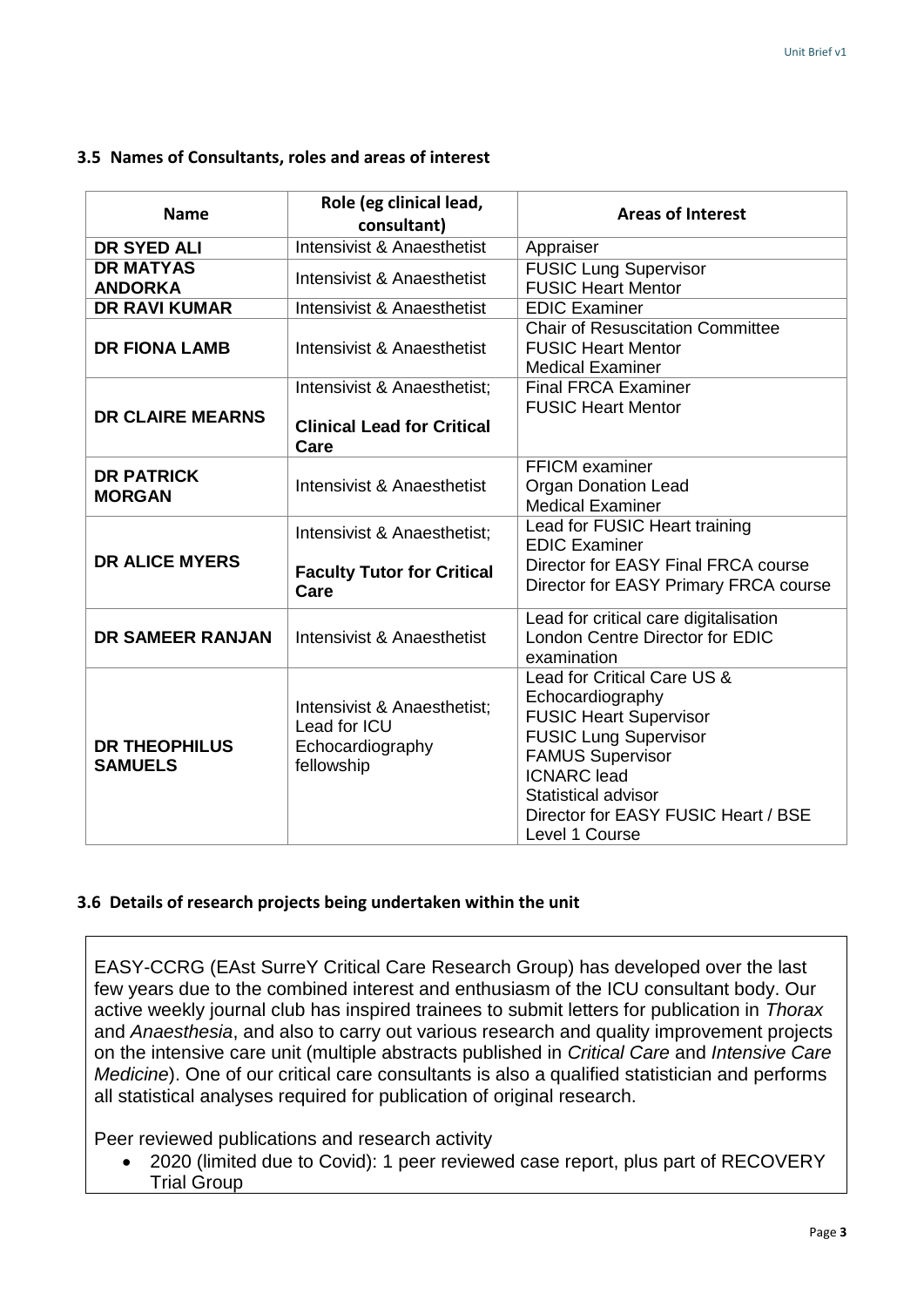- 2019: 15 abstracts published. 11 trainees and 2 nurses presenting at international conferences.
- 2018: 18 abstracts, 3 letters, 1 review article. Several further articles and case reports have been submitted and are awaiting publication. During 2018, 11 intensive care trainees will have also achieved international presentations following work done in the East Surrey critical care unit.

We have now commenced our first in-house Trust sponsored critical care research study (CRiSIS; ISRCTN 23174569), that is looking at how the heart functions in sepsis using novel methods. The unit has a long history of participating in NIHR portfolio multi-centre studies more recently including: POETICS, TEST-IT, A-STOP, EPIC III, COVID-OR, RECOVERY, GENOMICC.

### **3.7 How is the unit staffed?**

There are 9 consultants in intensive care medicine who take turns in leading the unit on a weekly basis. During normal working hours, the "consultant of the week" is supported by a second consultant intensivist.

There are two tiers of junior doctors working in critical care. 8 doctors with airway skills work on a rolling rota comprised of a mixture of Stage 3 ICM trainees, anaesthetic trainees, and clinical fellows with at least 1 year anaesthetic experience.

The junior tier rota is comprised of 8 doctors who do not have advanced airway management skills but are often experienced medics. 4 core medical trainees and 2 foundation year one doctors spend 4-month placements on ICU. We have two dedicated echocardiography / ultrasound fellows who partake fully in the junior on-call rota.

Out of hours, the 17-bed critical care unit is staffed by one senior tier doctor and one junior tier doctor supported by a consultant intensivist on call.

Critical care doctors work alongside additional RCoA trainees, anaesthetic clinical fellows and specialty doctors working on call for theatres and obstetrics.

Echo / ultrasound fellows are allocated one half day per week for echo / ultrasound training. Trainees at ST5+ are allocated one SPA per 2 weeks in accordance with training requirements. All rotas are EWTD compliant.

**Part 4 Training** 

#### **4.1 Details of training opportunities on the unit**

# **INTENSIVE CARE MEDICINE TRAINING**

ESH has ICM training posts available in the following areas:

- Two Stage 3 ICM posts in critical care
- One Stage 1 ICM post in anaesthetics
- One Stage 1 ICM post in acute medicine
- Echo SSY (Special Skills Year) pending approval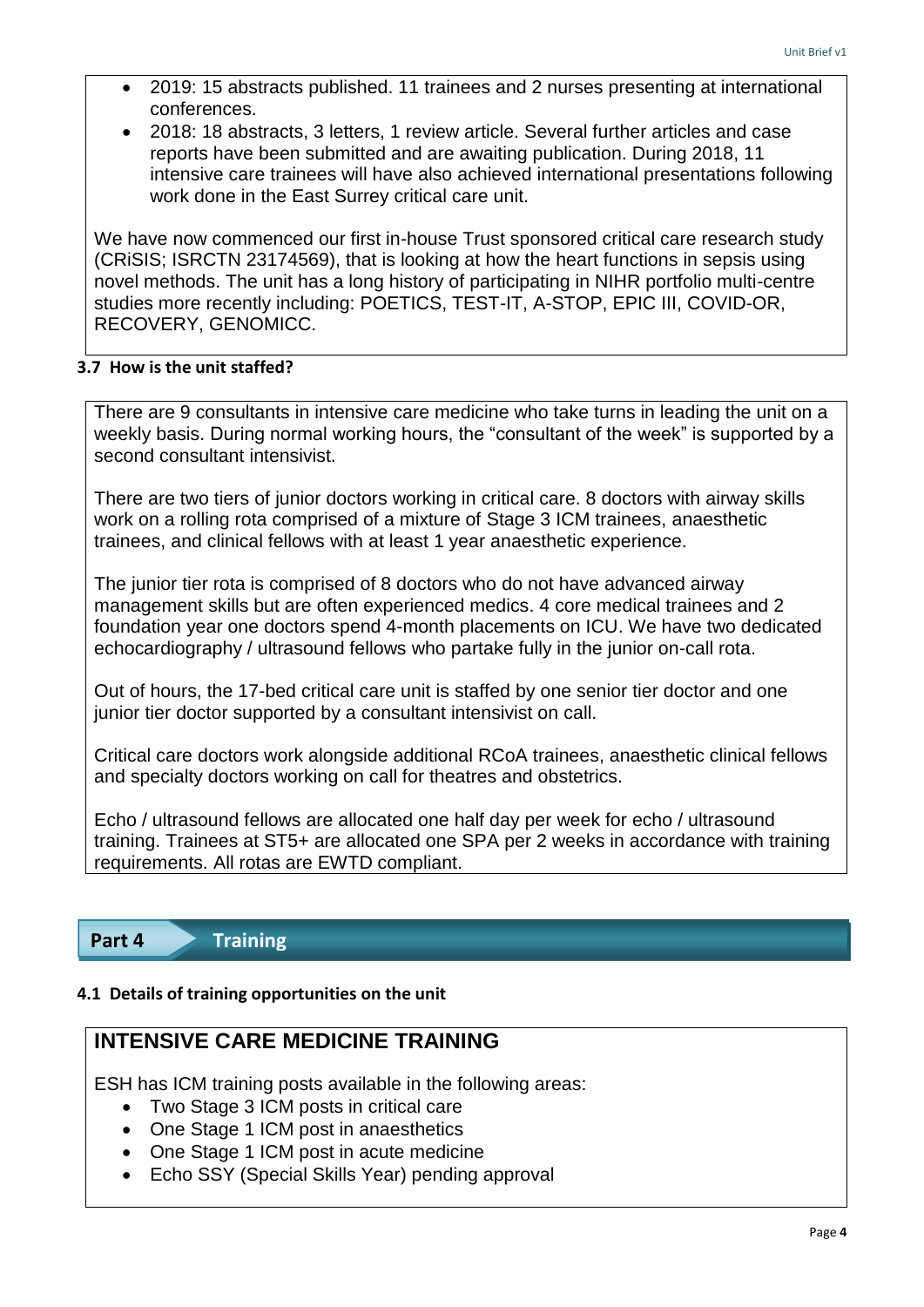Our critical care is GMC approved for ICM training at all levels.

All ICM trainees based in ESH (whether completing a critical care rotation or working in their dual specialty) receive ICM educational supervision and are actively encouraged to attend weekly ICM teaching and journal club.

Stage 3 ICM training opportunities include:

- "Consultant of the Week" step-up experience. Our unit offers the opportunity to spend a full week on ICU acting as lead under the safe supervision and mentorship of experienced ICM consultants. This includes: leading handovers, safety briefs, ward rounds, and MDTs; making decisions regarding admissions and discharges; liaising with nursing staff, site team and exec regarding bed management. Trainees receive support throughout this process with detailed individual feedback. Those trainees who have taken up the opportunity have unanimously found this beneficial and given strongly positive feedback.
- Advanced trainees are encouraged to take on leadership roles and develop both clinical and non-clinical management skills. Time off the unit can be arranged to attend Trust board meetings.
- All ICM trainees will be taken through FUSIC Heart, if not already obtained during their training.
- Advanced trainees can arrange to take part in a 5-day Rapid Process Improvement Workshop, part of the Virginia Mason Institute, to develop their management CV.
- Trainees are expected to take an active role in journal club and teaching.
- Regional ICM teaching takes place at East Surrey Hospital and the advanced trainee would be encouraged to take part in the organisation of this.
- The critical care unit at East Surrey hospital supports the Lane Fox Remeo satellite unit. We have an integrated teaching programme with input from respiratory specialist consultants from St Thomas' Hospital. Interested trainees have the opportunity to spend time on the Lane Fox satellite unit learning specifically about domiciliary weaning, obesity hypoventilation syndrome, NIV for COPD, neuromuscular disease, etc.

Pre-stage 3 ICM training opportunities:

- All ICM trainees are actively encouraged and supported to attend and present at weekly ICM teaching and journal club. We have strong links with the anaesthetic and AMU departments and all are aware that ICM journal club happens every Wednesday! This is also a good opportunity for local ICM trainees to keep in touch with one another to keep up to date with ICM training news.
- Stage 1 and 2 trainees working in critical care are encouraged to lead ward rounds under supervision
- ICM trainees in acute medicine can expect good exposure to a range of medical pathologies, the opportunity to lead solo ward rounds, and lead procedure clinics.
- The anaesthetic department has over 30 anaesthetic consultants with a wide range of interests and skills. They are an enthusiastic and energetic team who enjoy teaching. Novice anaesthetists can expect to spend a good deal of time working in CEPOD, dealing with emergencies in resus and around the hospital, taking part in paediatric resuscitations, as well as learning the management of elective major colorectal, orthopaedic, ENT and dental cases etc.
- All trainees are encouraged to attend and present at M&M sessions
- Active ICM supervision and mentorship with careers support and advice (with individual support for ARCP preparation)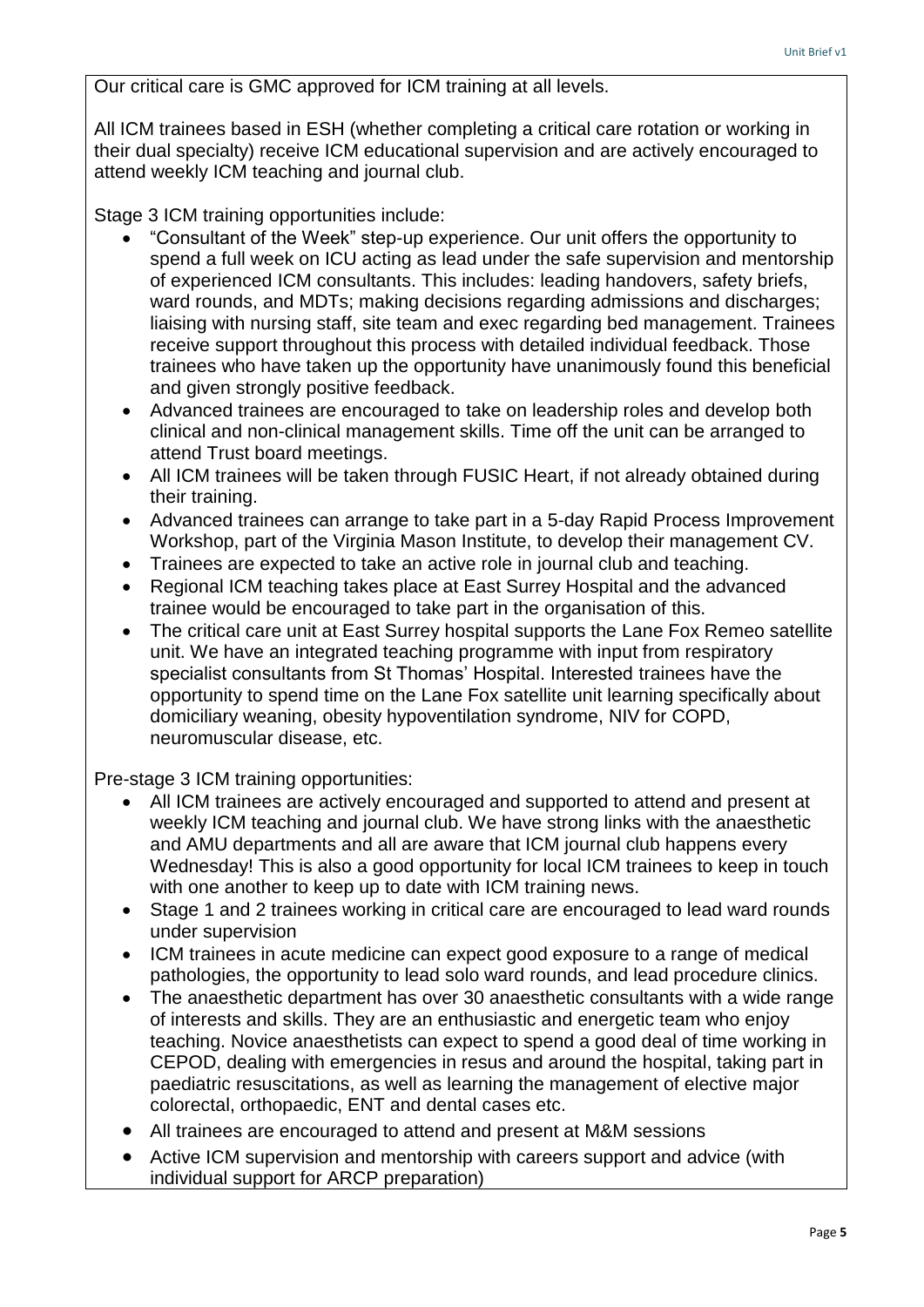- Support to prepare for examinations, job applications, interview preparation etc
- Support to carry out QIPs, research, writing up projects for publication or presentation

# **ECHOCARDIOGRAPHY FELLOWSHIPS**

Our critical care unit currently can employ up to 4 echo fellows: 2 with advanced airway skills on the senior tier rota; 2 on the junior tier rota who are not required to have advanced airway skills. In addition, the Echo Special Skills Year is currently pending approval and we hope to have it in place for August 2022.

Amongst our consultant intensivists we have

- 6 x FUSIC Heart mentors
- 1 x FUSIC Heart supervisor
- 2 x FUSIC Lung, Abdo and vascular mentors
- 2 x FUSIC Lung, Abdo, and vascular supervisors
- 1 x Level 1 BSE TTE Supervisor
- 1 x Level 2 BSE TTE Supervisor

Echo fellows are expected to complete FUSIC Heart, Lung, Abdo and Vascular at the very least but enthusiastic fellows are encouraged to achieve Level 1 BSE during their fellowship year. We have successfully taken over 20 individuals through FUSIC Heart accreditation in the past 2 years.

We have a successful record of training fellows to achieve their Level 1 BSE (7 trainees by Nov 2021). Particularly dedicated trainees are able to begin or complete Level 2 BSE accreditation (1 trainee by Nov 2021). Our current echo fellow has nearly completed their level 2 BSE TTE accreditation (Nov 2021).

There are opportunities to spend time in echo clinic with a fully BSE accredited critical care consultant, and to present interesting cases on Wednesday afternoons following Journal Club.

A FUSIC Heart course is run twice yearly on site at East Surrey Hospital, and a level 1 BSE TTE course is run once per year. Echo fellows are encouraged to direct and lead these courses.

All echo fellows are actively involved in ongoing research in the department, taking an active role and learning the processes involved in getting research REC approved and published.

# **OTHER TRAINEES WORKING IN CRITICAL CARE:**

#### **ANAESTHETIC TRAINEES**

Anaesthetic trainees completing a module in critical care take full part in the senior on call rota including daytime and out-of-hours cover. Any anaesthetic trainees working within the critical care on call rota but not completing a module in critical care are NOT expected to spend normal working daytimes in ICU - they are protected in attending their anaesthetic training lists.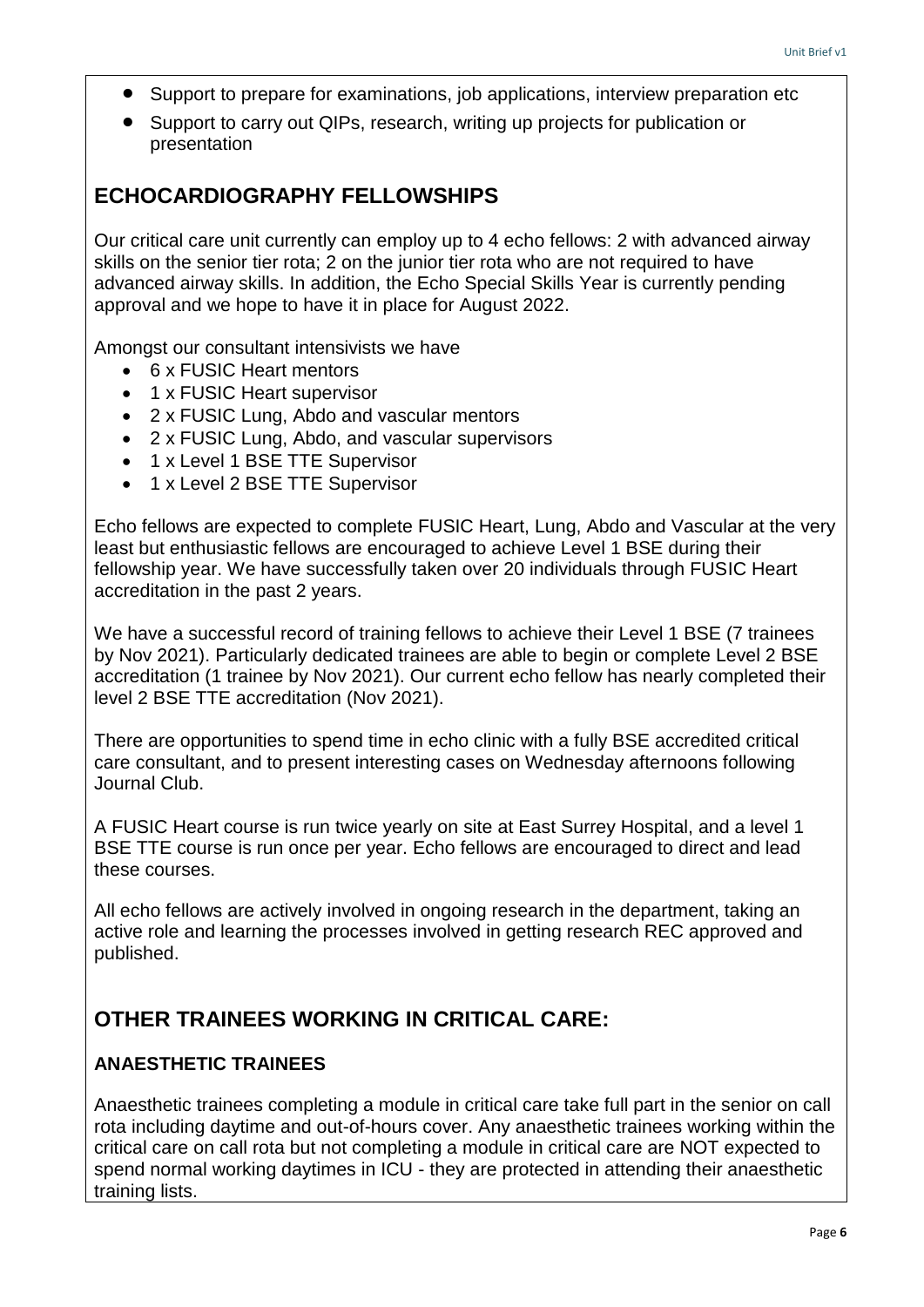Anaesthetists are encouraged to take full advantage of their time in critical care to develop their technical and non-technical skills as detailed below. Many of our trainees have been able to achieve publications and international presentations through work completed in ICU.

### **CORE MEDICS AND FOUNDATION DOCTORS**

Core medical trainees and FY1 doctors are a valuable asset to our unit and very much encouraged to take full advantage of all training opportunities in critical care. Many of our trainees have been able to publish original work with our support. Even those trainees focussed on careers outside critical care are able to use their time to develop essential clinical and non-clinical skills. There are ample opportunities to complete quality improvement work and get involved in clinical governance.

# **SUMMARY**

We have consistently received excellent feedback for training and support on our critical care unit. In addition to the specific training elements detailed above, the following training opportunities are available to all doctors working in the ICU:

### *CLINICAL*

\* Procedures regularly performed on intensive care (tracheostomy, bronchoscopy, chest drain insertion etc)

\* Echocardiography – although we have specific echo fellows, there is ample support for non-fellows wishing to learn or improve their echo / ultrasound skills including learning FUSIC.

\* Ultrasound – regular chest, abdominal and vascular ultrasound is performed on the unit. Enthusiastic trainees may wish to aim to complete FUSIC accreditation.

\* Resuscitation and stabilisation skills – a large proportion of our admissions are emergency medical admissions requiring resuscitation and advanced ventilatory, cardiovascular and renal support.

\* Advanced respiratory techniques – we regularly use prone positioning and APRV

# *NON-CLINICAL*

\* weekly journal club (all junior doctors are expected to present at least once per 4 months)

\* weekly ICM teaching (delivered by consultants. Enthusiastic trainees can arrange to present specific teaching / simulation sessions)

\* regular M&M – with the opportunity for trainees to present cases

\* research – the majority of trainees working on intensive care achieve at least one publication and presentation at national or international level.

#### **4.2 Details of departmental teaching**

\*Weekly journal club (Wednesdays 13.15 – 14.00) \*Weekly consultant led teaching (Wednesdays 14.00 – 14.45)

\*Regular M&M on Wednesday lunchtimes